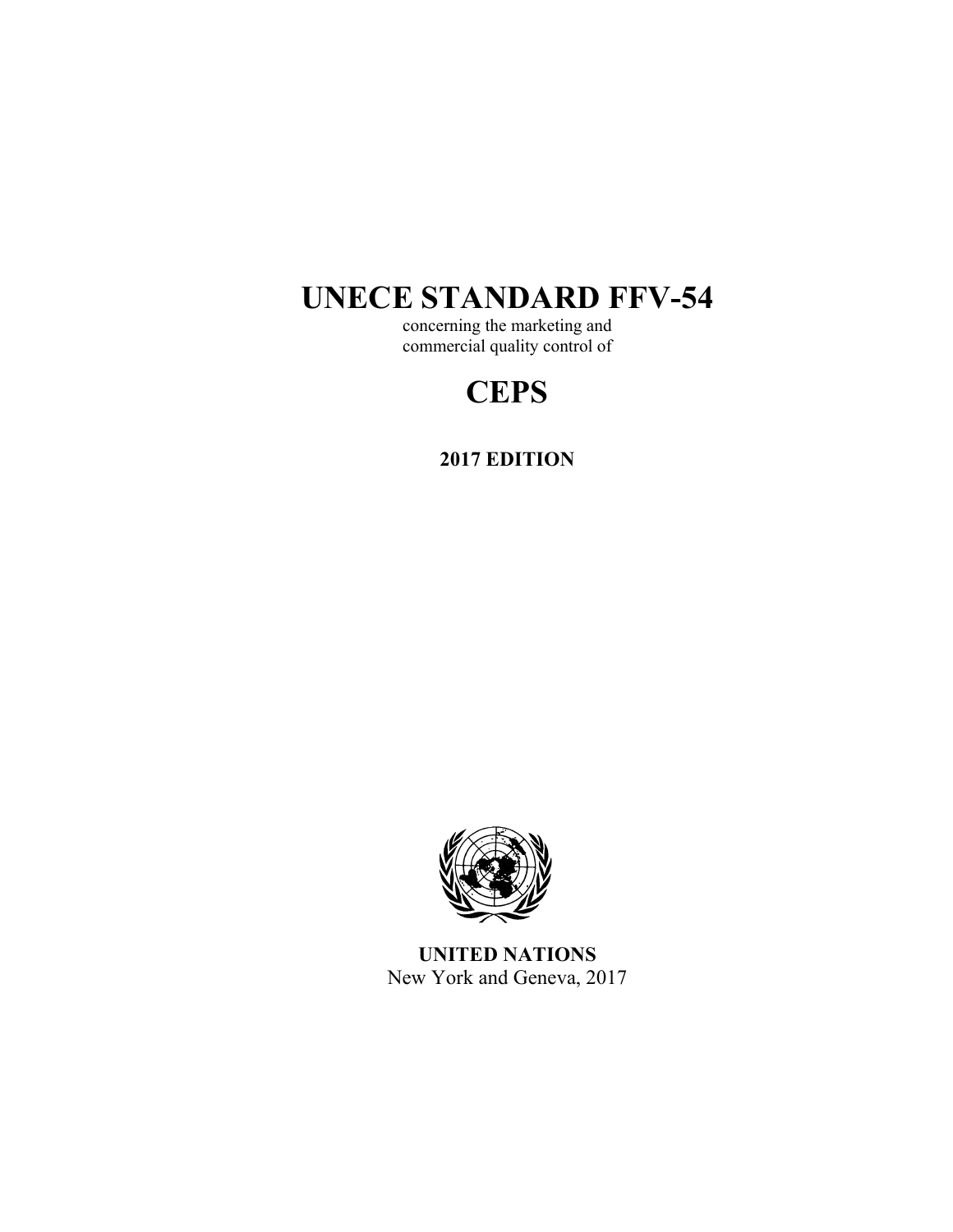#### **NOTE**

#### **Working Party on Agricultural Quality Standards**

The commercial quality standards developed by the Working Party on Agricultural Quality Standards of the United Nations Economic Commission for Europe (UNECE) help facilitate international trade, encourage highquality production, improve profitability and protect consumer interests. UNECE standards are used by governments, producers, traders, importers and exporters, and other international organizations. They cover a wide range of agricultural products, including fresh fruit and vegetables, dry and dried produce, seed potatoes, meat, cut flowers, eggs and egg products.

Any member of the United Nations can participate, on an equal footing, in the activities of the Working Party. For more information on agricultural standards, please visit our website <www.unece.org/trade/agr>.

The present Standard for Ceps is based on document ECE/TRADE/C/WP.7/GE.1/2010/INF.41, reviewed and adopted by the Working Party at its sixty-fifth session.

Aligned with the Standard Layout (2017)

The designations employed and the presentation of the material in this publication do not imply the expression of any opinion whatsoever on the part of the United Nations Secretariat concerning the legal status of any country, territory, city or area or of its authorities, or concerning the delimitation of its frontiers or boundaries. Mention of company names or commercial products does not imply endorsement by the United Nations.

All material may be freely quoted or reprinted, but acknowledgement is requested.

Please contact the following address with any comments or enquiries:

Agricultural Standards Unit Economic Cooperation and Trade Division United Nations Economic Commission for Europe Palais des Nations CH-1211 Geneva 10, Switzerland E-mail: agristandards@unece.org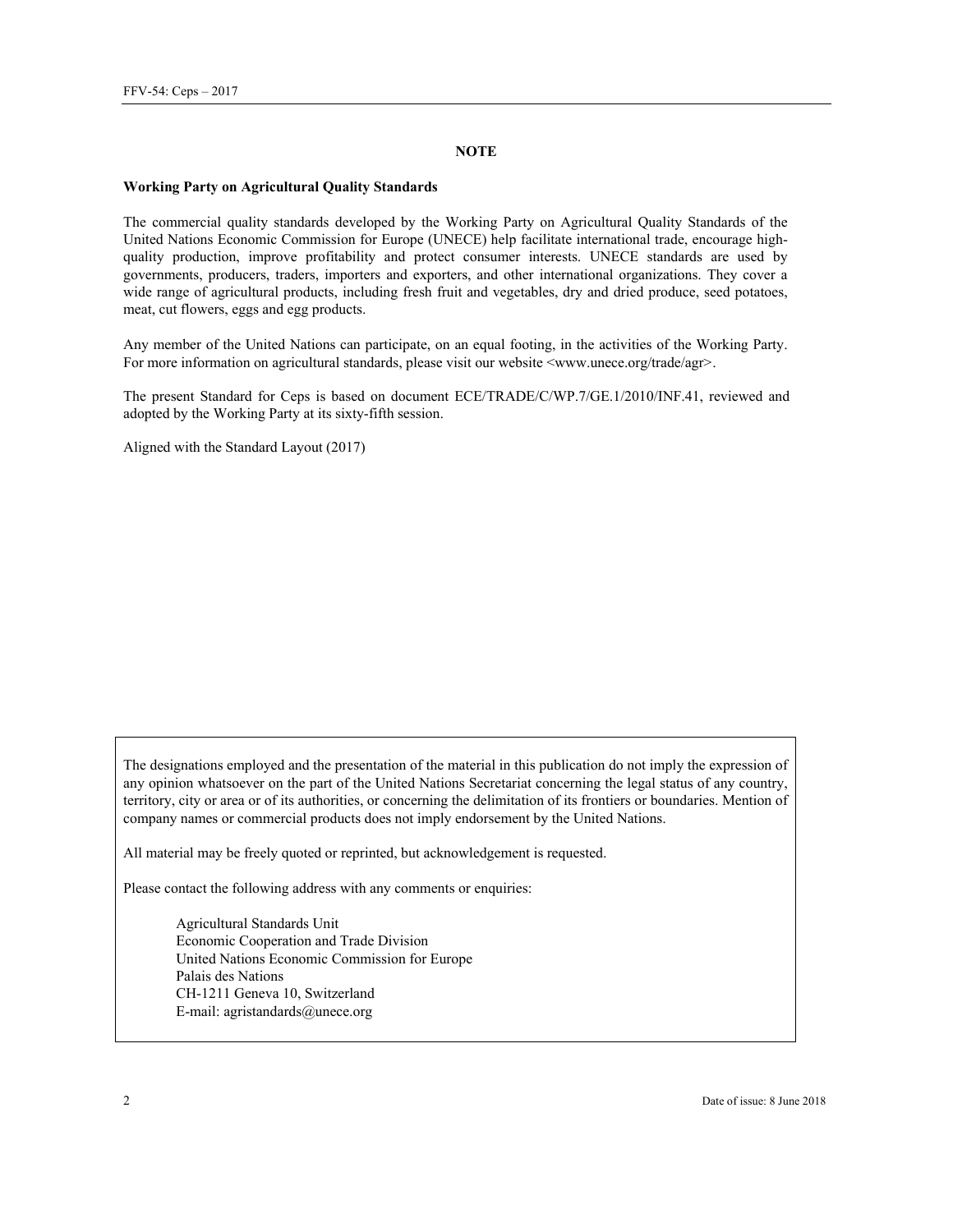# **UNECE Standard FFV-54 concerning the marketing and commercial quality control of ceps**

## **I. Definition of produce**

This standard applies to carpophores (fruiting bodies) of ceps of species *Boletus edulis* Bull., *Boletus pinophilus* Pil. and Dermek, *Boletus reticulatus* Schaeff. (syn. *Boletus aestivalis*) and *Boletus aereus* Bull. to be supplied fresh to the consumer, ceps for industrial processing being excluded.

## **II. Provisions concerning quality**

The purpose of the standard is to define the quality requirements for ceps after preparation and packaging.

However, if applied at stages following export, products may show in relation to the requirements of the standard:

- a slight lack of freshness and turgidity
- for products graded in classes other than the "Extra" Class, a slight deterioration due to their development and their tendency to perish.

The holder/seller of products may not display such products or offer them for sale, or deliver or market them in any manner other than in conformity with this standard. The holder/seller shall be responsible for observing such conformity.

#### **A. Minimum requirements**

In all classes, subject to the special provisions for each class and the tolerances allowed, the ceps must be:

- intact; the stalk must be attached to the cap; the earth-soiled foot can be cut; ceps cut in half along the longitudinal axis are regarded as intact
- sound; produce affected by rotting or deterioration such as to make it unfit for consumption is excluded
- free of mould
- clean, practically free of any visible foreign matter, other than traces of soil on the foot
- positively identifiable
- firm
- practically free from pests
- practically free from damage caused by pests
- free of dark green or blackish pore layer
- free of abnormal external moisture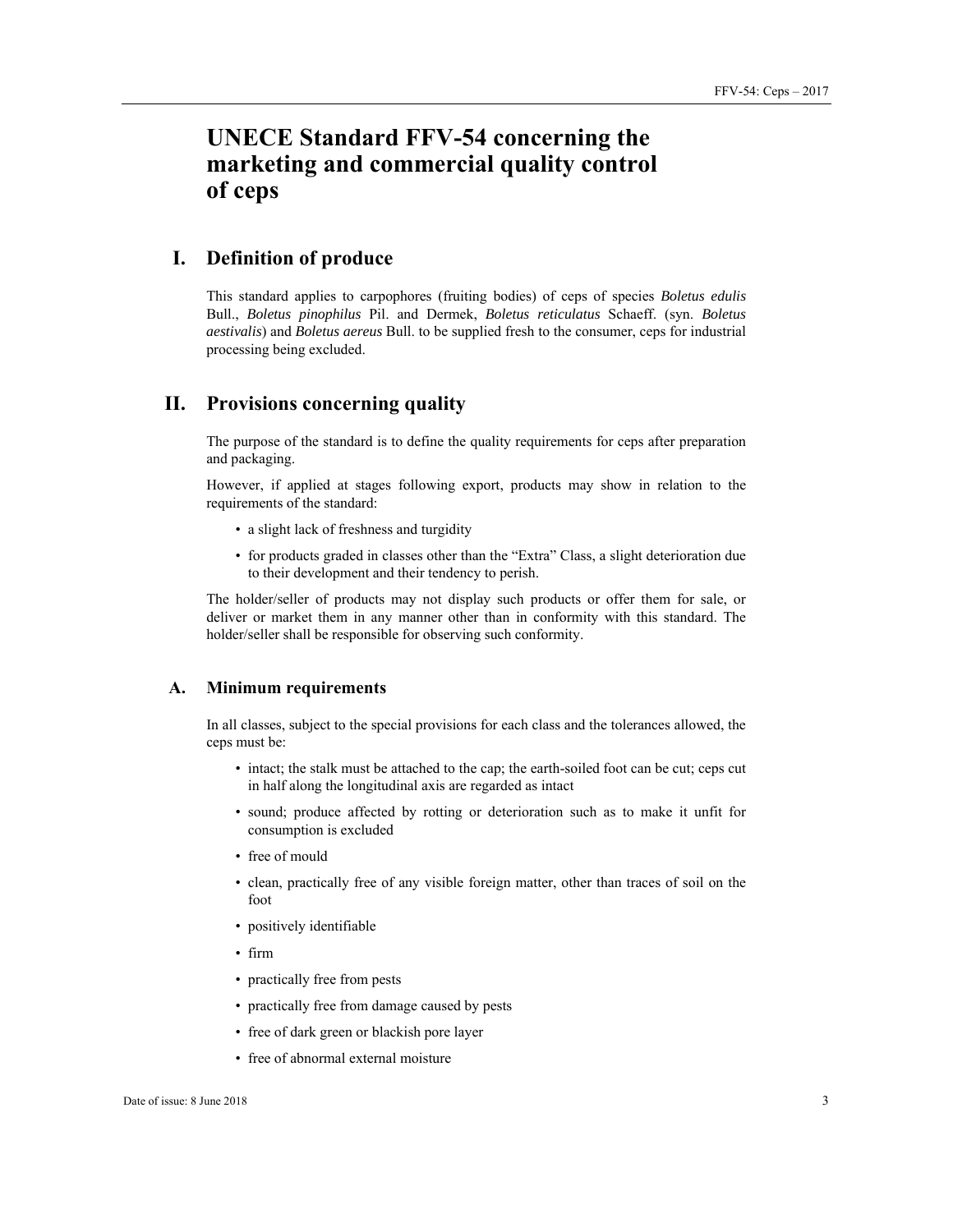• free of any foreign smell and/or taste.

The development and condition of the ceps must be such as to enable them:

- to withstand transportation and handling
- to arrive in satisfactory condition at the place of destination.

### **B. Classification**

Ceps are classified in three classes, as defined below:

#### **(i) "Extra***"* **Class**

Ceps in this class must be of superior quality. They must be characteristic of the species. The pore layer must be white.

They must be free from defects, with the exception of very slight superficial defects, provided these do not affect the general appearance of the produce, the quality, the keeping quality and presentation in the package.

#### **(ii) Class I**

Ceps in this class must be of good quality. They must be characteristic of the species.

The following slight defects, however, may be allowed, provided these do not affect the general appearance of the produce, the quality, the keeping quality and presentation in the package:

- slight damage caused by pests
- slight damage
- slight traces of residual soil
- slightly yellowish pore layer.

#### **(iii) Class II**

This class includes ceps that do not qualify for inclusion in the higher classes but satisfy the minimum requirements specified above. They must be characteristic of the species.

The following defects are allowed, provided the ceps retain their essential characteristics as regards the quality, the keeping quality and presentation:

- damage caused by pests
- damage
- traces of residual soil
- brownish pore layer.

Damaged parts and soft pore layer can be removed, provided each cep retains its essential characteristics.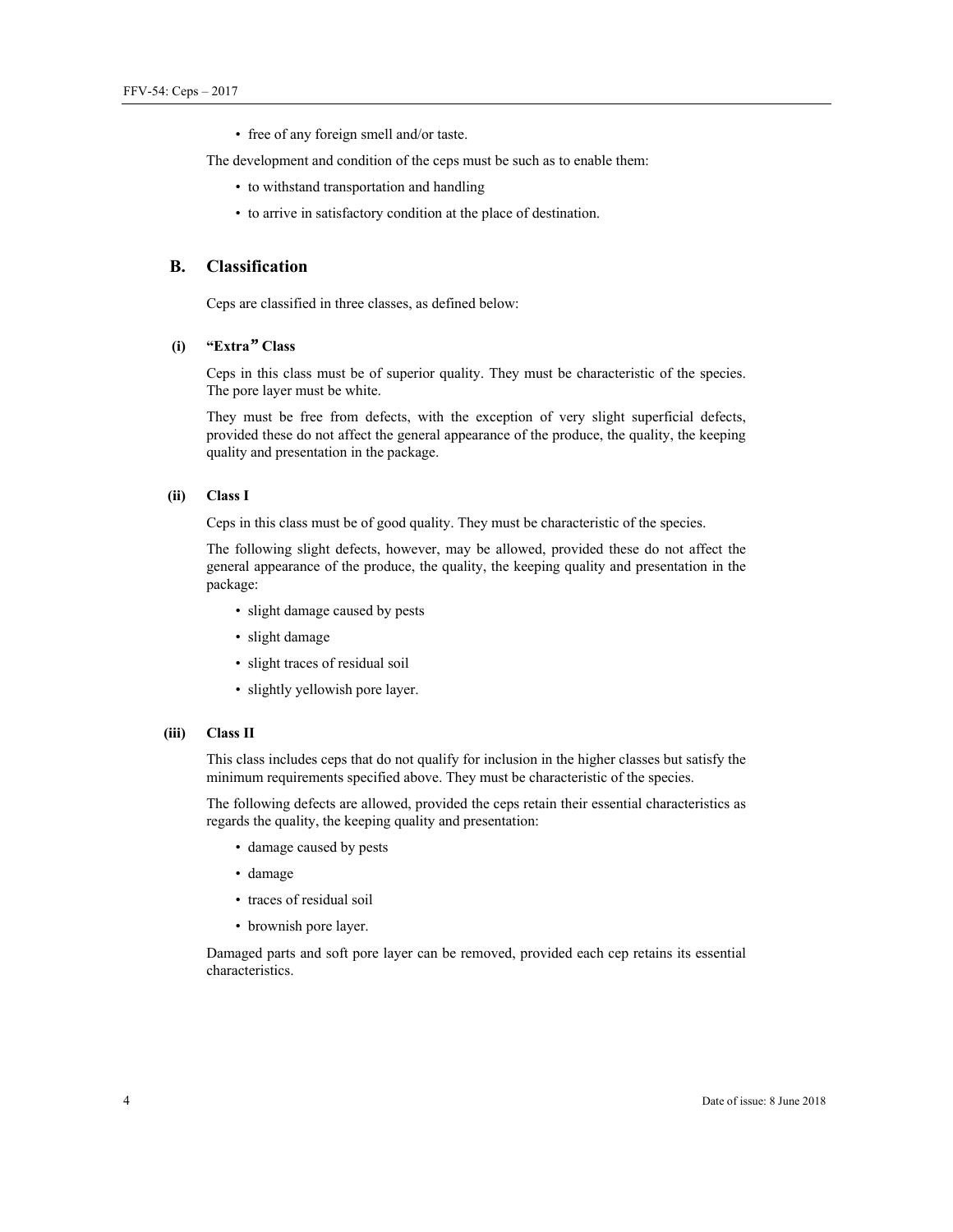## **III. Provisions concerning sizing**

Size is determined by the maximum diameter of the cap.

Uniformity in size is optional. If sized, the range in size between produce in the same package shall not exceed 5 cm.

## **IV. Provisions concerning tolerances**

At all marketing stages, tolerances in respect of quality and size shall be allowed in each lot for produce not satisfying the requirements of the class indicated.

#### **A. Quality tolerances**

#### **(i) "Extra" Class**

A total tolerance of 5 per cent, by number or weight, of ceps not satisfying the requirements of the class but meeting those of Class I is allowed. Within this tolerance not more than 0.5 per cent in total may consist of produce satisfying the requirements of Class II quality.

#### **(ii) Class I**

A total tolerance of 10 per cent, by number or weight, of ceps not satisfying the requirements of the class but meeting those of Class II is allowed. Within this tolerance not more than 1 per cent in total may consist of produce satisfying neither the requirements of Class II quality nor the minimum requirements, or of produce affected by decay.

#### **(iii) Class II**

A total tolerance of 10 per cent, by number or weight, of ceps satisfying neither the requirements of the class nor the minimum requirements is allowed. Within this tolerance not more than 2 per cent in total may consist of produce affected by decay.

In addition to the above, 5 per cent, by number or weight, of ceps with the stalk detached from the cap is allowed.

#### **B. Size tolerances**

For all classes (if sized): a total tolerance of 10 per cent, by number or weight, of ceps not satisfying the requirements as regards sizing is allowed.

## **V. Provisions concerning presentation**

#### **A. Uniformity**

The contents of each package must be uniform and contain only ceps of the same origin, species, quality and size (if sized).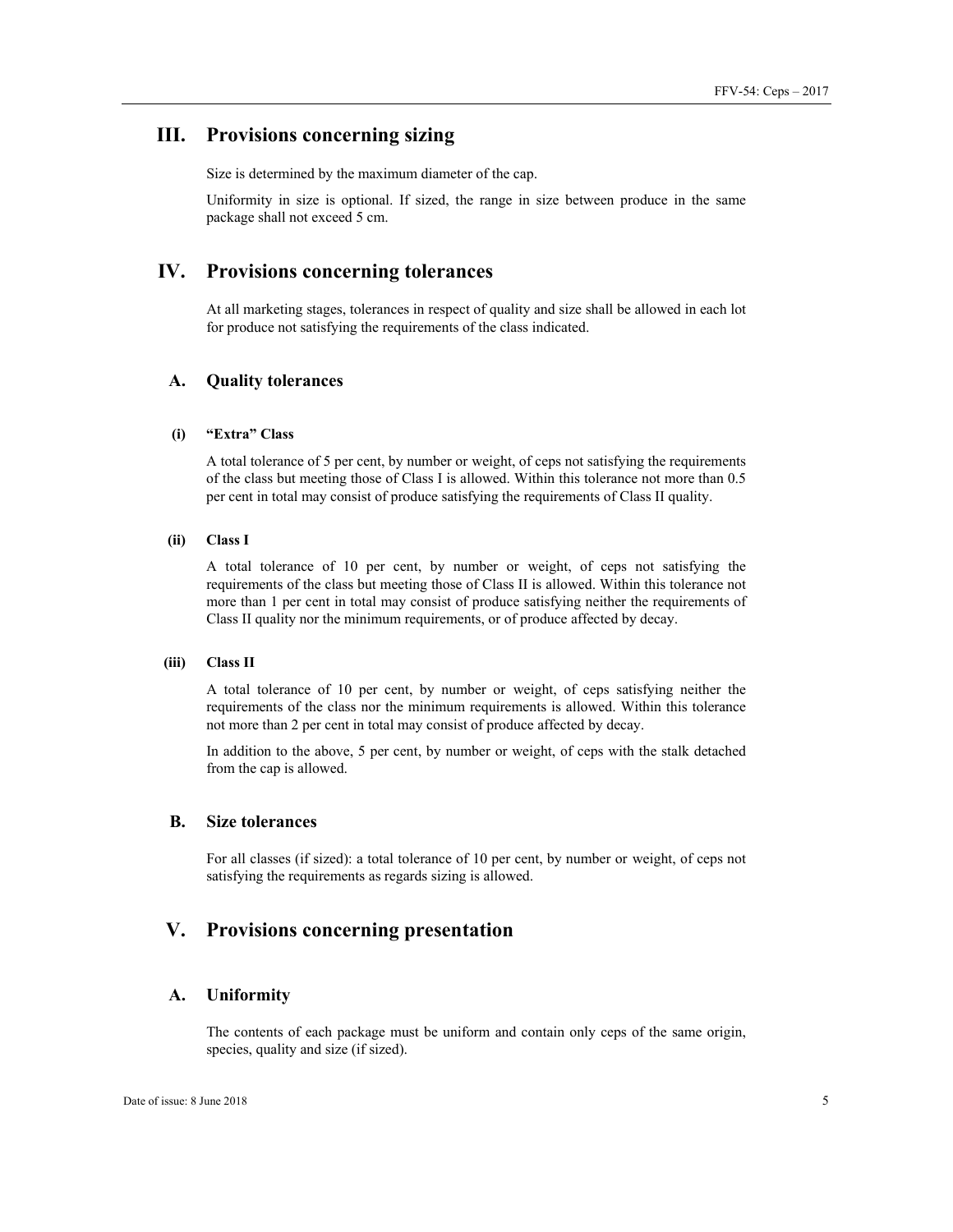The visible part of the contents of the package must be representative of the entire contents.

#### **B. Packaging**

The ceps must be packed in such a way as to protect the produce properly.

The materials used inside the package must be clean and of a quality such as to avoid causing any external or internal damage to the produce. The use of materials, particularly of paper or stamps bearing trade specifications, is allowed, provided the printing or labelling has been done with non-toxic ink or glue.

Packages must be free of all foreign matter.

## **VI. Provisions concerning marking**

Each package<sup>1</sup> must bear the following particulars, in letters grouped on the same side, legibly and indelibly marked, and visible from the outside:

#### **A. Identification**

Packer and/or dispatcher/exporter:

Name and physical address (e.g. street/city/region/postal code and, if different from the country of origin, the country) or a code mark officially recognized by the national authority<sup>2</sup> if the country applying such a system is listed in the UNECE database.

#### **B. Nature of produce**

- "Ceps" if the contents are not visible from the outside
- Name of the species (optional).

### **C. Origin of produce**

• Country of origin<sup>3</sup> and, optionally, district where picked, or national, regional or local place name.

 $\overline{a}$ 

<sup>&</sup>lt;sup>1</sup> These marking provisions do not apply to sales packages presented in packages. However, they do apply to sales packages (pre-packages) presented individually. 2 The national legislation of a number of countries requires the explicit declaration of the name and

address. However, in the case where a code mark is used, the reference "packer and/or dispatcher (or equivalent abbreviations)" has to be indicated in close connection with the code mark, and the code mark should be preceded by the ISO 3166 (alpha) country/area code of the recognizing country, if not the country of origin.<br><sup>3</sup> The full or a commonly used name should be indicated.